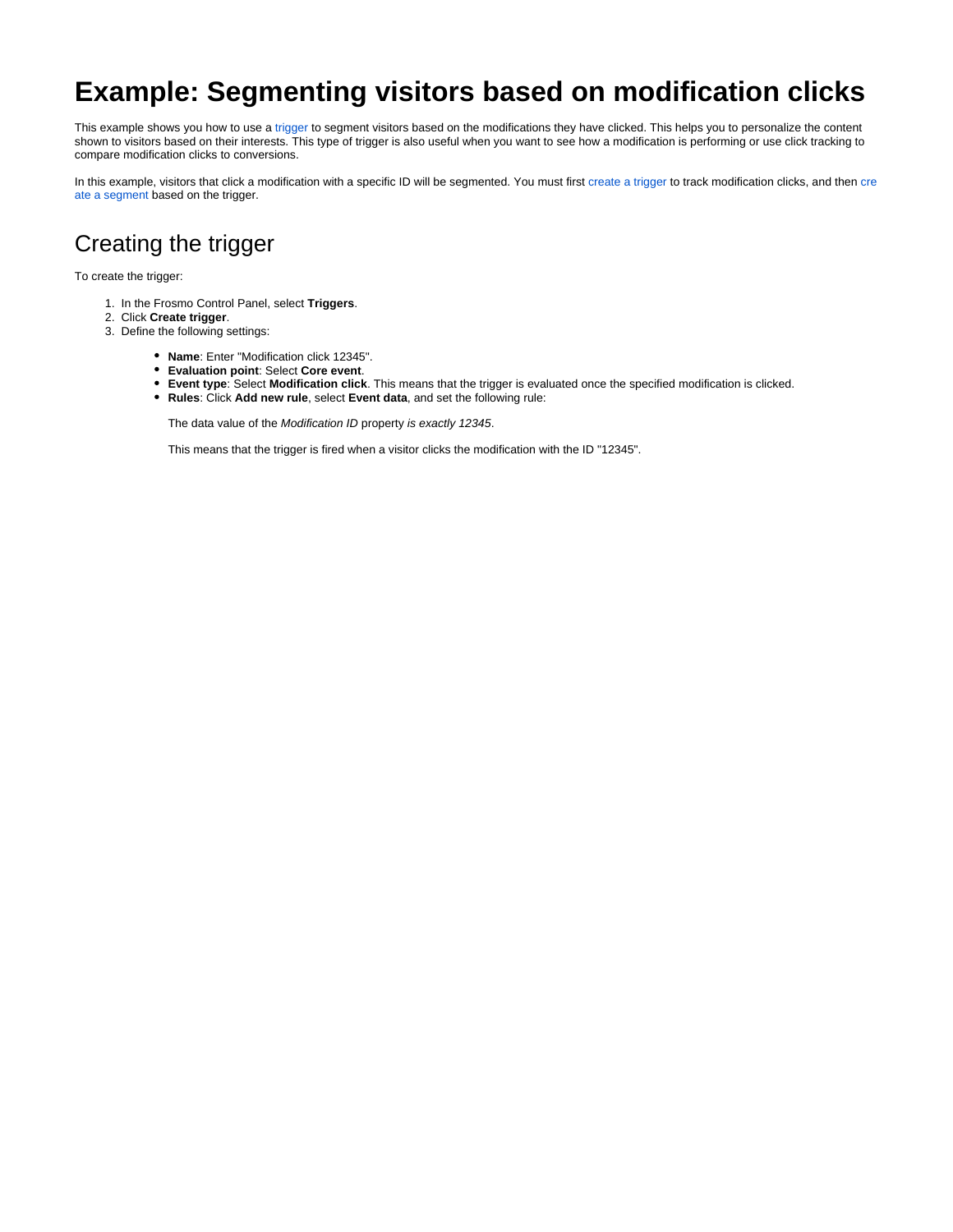| Name*                                                                                                                                                                     |  |
|---------------------------------------------------------------------------------------------------------------------------------------------------------------------------|--|
| Modification click 12345                                                                                                                                                  |  |
| <b>Description</b>                                                                                                                                                        |  |
|                                                                                                                                                                           |  |
| <b>Evaluation point*</b><br>Define the event when the platform evaluates whether to fire the trigger. Learn more                                                          |  |
| Core event                                                                                                                                                                |  |
| Event type*<br>Select the type of Frosmo Core event. Learn more<br><b>Modification click</b><br><b>Rules</b><br>To limit when the trigger is fired, add rules. Learn more |  |
| <b>Event data</b><br>The data value of the   Modification ID<br>property is exactly<br>$\check{ }$<br>12345                                                               |  |
| <b>Add new condition</b>                                                                                                                                                  |  |
| Add new rule                                                                                                                                                              |  |
|                                                                                                                                                                           |  |
| Alias<br>To bind a JavaScript function to the trigger, enter the function name as the alias for the trigger.<br>Learn more                                                |  |

4. Click **Save**.

## <span id="page-1-0"></span>Creating the segment

To create a segment for visitors who click the modification:

- 1. In the Frosmo Control Panel, select **Data Management > Segmentation > Segments**.
- 2. Click **Create segment**.
- 3. Define the segmentation rules:
	- a. Click **Add new rule**, select **Trigger**, and set the following rule:

The visitor has triggered Modification click 12345 more than equal to 1 times, with each trigger event counted.

- This means that in order to get segmented, the visitor must click the modification with the ID "12345" at least once. Every click is counted.
- b. Set the time limit based on the start and end date of your modification. The default time limit is 14 days.